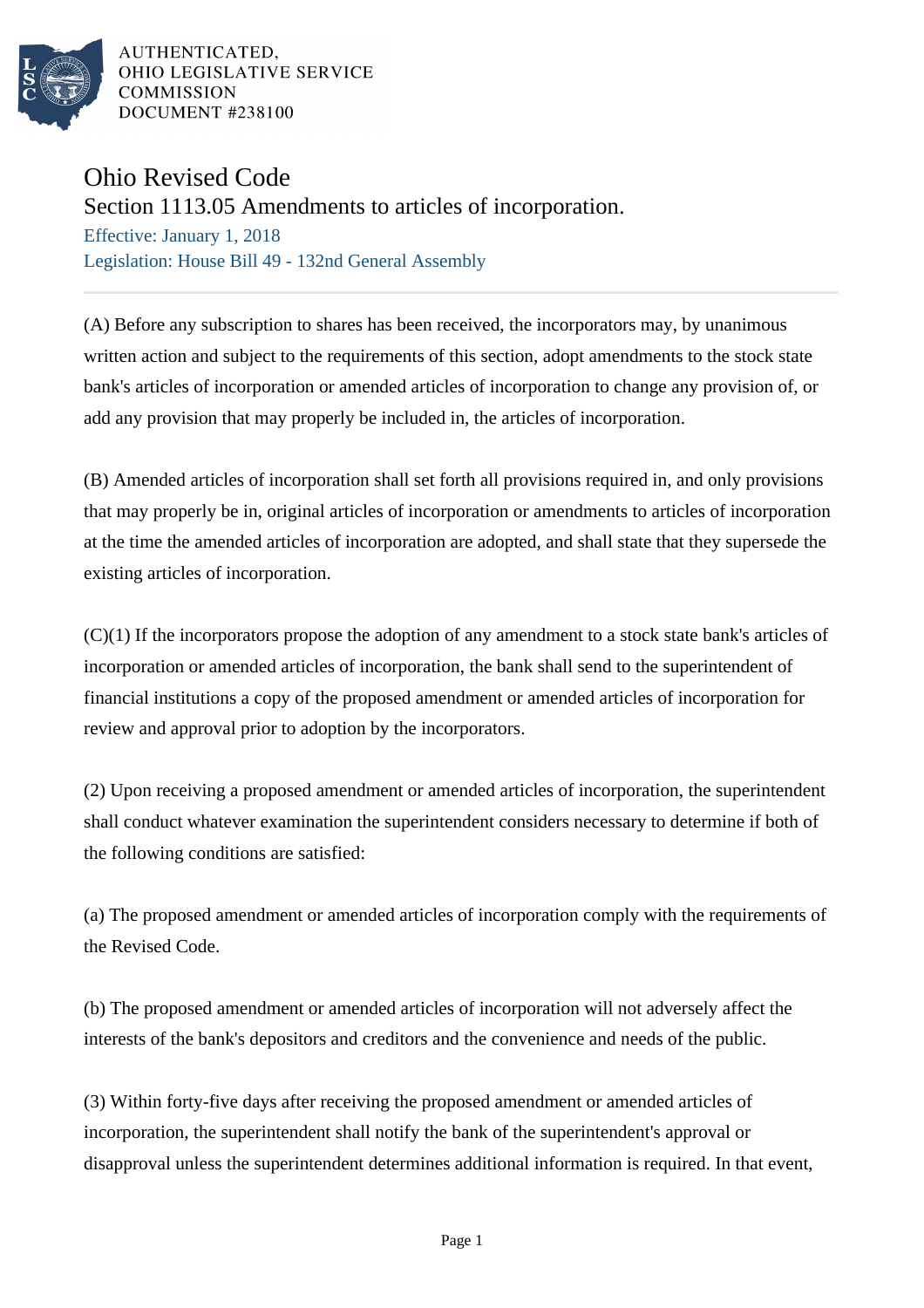

## AUTHENTICATED. OHIO LEGISLATIVE SERVICE **COMMISSION** DOCUMENT #238100

the superintendent shall request the information in writing within twenty days after the date the proposed amendment or amended articles of incorporation were received. The bank shall have thirty days to submit the information to the superintendent. The superintendent shall notify the bank of the superintendent's approval or disapproval of the proposed amendment or amended articles of incorporation within forty-five days after the date the additional information is received. If the proposed amendment or amended articles of incorporation are disapproved by the superintendent, the superintendent shall notify the bank of the reasons for the disapproval.

(4) If the superintendent fails to approve or disapprove the proposed amendment or amended articles of incorporation within the time period required under division  $(C)(3)$  of this section, the proposed amendment or amended articles of incorporation shall be considered approved.

(5) If the proposed amendment or amended articles of incorporation are approved, in no event shall that approval be construed or represented as an affirmative endorsement of the amendment or amended articles of incorporation by the superintendent.

(D)(1) Upon their adoption of any approved amendment to a stock state bank's articles of incorporation, the incorporators shall send to the superintendent a certificate, signed by all the incorporators, containing a copy of the resolution adopting the amendment and a statement of the manner of and basis for its adoption.

(2) Upon their adoption of approved amended articles of incorporation, the incorporators shall send to the superintendent a copy of the amended articles of incorporation, accompanied by a certificate, signed by all the incorporators, containing a copy of the resolution adopting the amended articles of incorporation and a statement of the manner of and basis for its adoption.

(E) Upon receiving a certificate required by division (D) of this section, the superintendent shall conduct whatever examination the superintendent considers necessary to determine if the manner of and basis for the adoption of the amendment or amended articles of incorporation comply with the requirements of the Revised Code.

(F)(1) Within thirty days after receiving a certificate required by division (D) of this section, the superintendent shall approve or disapprove the amendment or amended articles of incorporation. If